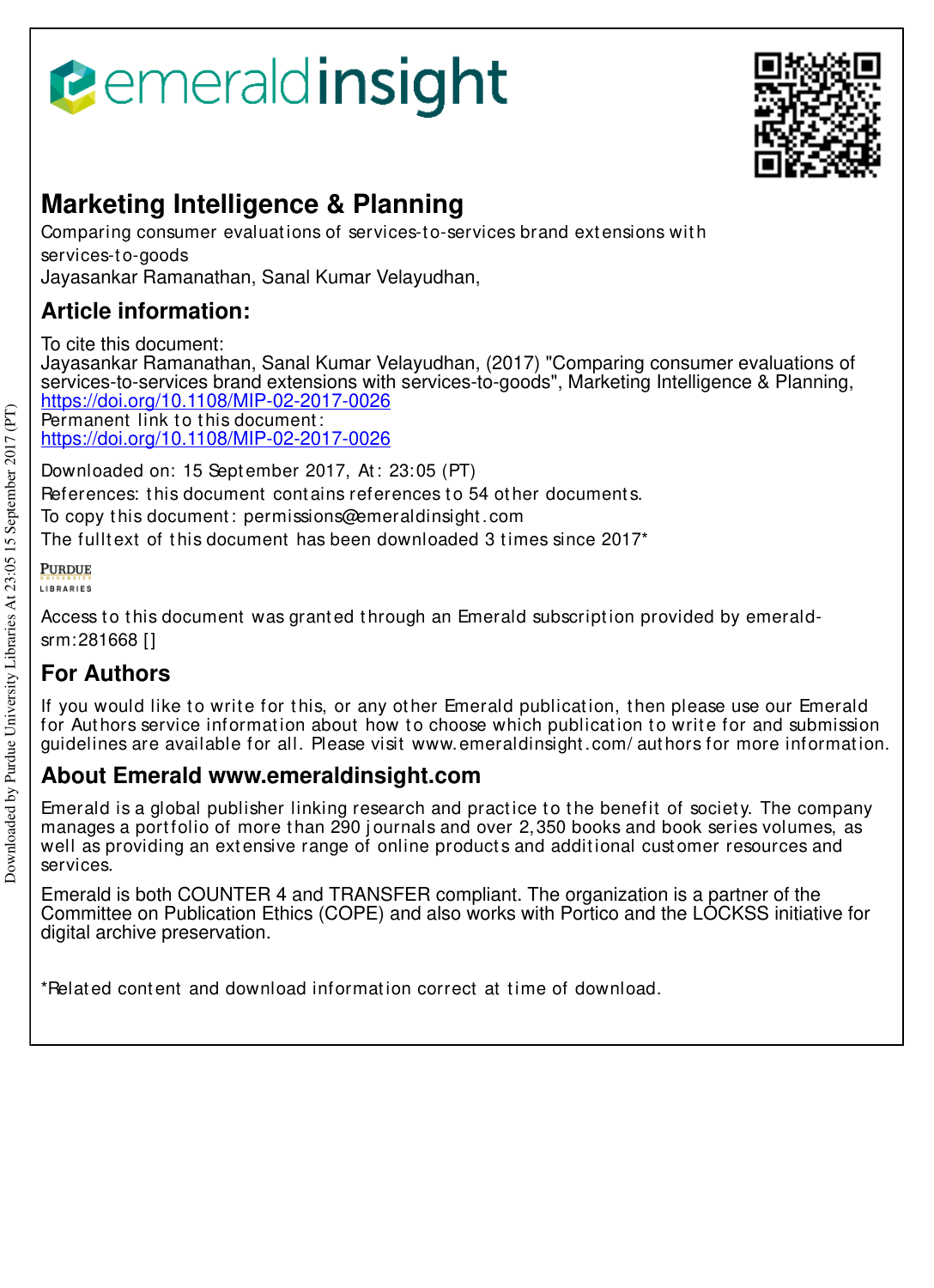# Comparing consumer evaluations of services-to-services brand extensions with services-to-goods

Jayasankar Ramanathan Marketing Area, Indian Institute of Management, Indore, India, and Sanal Kumar Velayudhan Marketing Area, Indian Institute of Management, Kozhikode, India

#### Abstract

Purpose – The purpose of this paper is to examine the influences of parent brand characteristics and brand-extension fit on attitude towards the extension in the context of services-to-goods (SG) brand extension compared with services-to-services (SS) brand extension.

Design/methodology/approach – A survey design was used to collect data from 626 individual respondents. The respondents were selected using probability sampling from two cities in India. The data were analyzed using structural equation modeling (SEM).

Findings – The study indicated that context (SS or SG) moderated the influence of factors on attitude toward brand extension. A favorable attitude towards the parent brand had a greater positive influence on SS brand extension compared with SG brand extension. Quality variance among service types under the parent brand had a higher negative impact on attitude towards SG brand extension than on attitude towards SS brand extension.

**Practical implications** – Managers may prefer extending a service brand to another service rather than a good when consumers have a favorable attitude towards the brand. Furthermore, when the perceived quality of service types under a service brand varies substantially, extension of the brand to a good requires greater concern than extension to a service.

**Originality/value** – The unique contribution of this study is the examination of the moderating influence of the characteristics of an offering  $(SS \textit{vis-}a\textit{-}vis SG)$  on the link between brand extension attitude and its influencing factors.

Keywords Consumer attitudes, Brand extensions, Consumer goods, Consumer services

Paper type Research paper

#### 1. Introduction

Brands are key assets that possess monetary value. The growth of the asset value of a brand is dependent upon its successful management, including careful consideration of its growth options. A popular growth strategy for brands is brand extension, in which a company uses an established brand name to introduce a new offering in the market (Keller, 2014). Launching new offerings using established brands can allow businesses to reduce their marketing expenditure (Aaker and Keller, 1990) and mitigate the risk of new product failure (Goedertier et al., 2015). For a brand extension strategy, the critical tasks for brand managers are improving market acceptance of the extension and improving sales of other products associated with the brand.

The type of brand extension can differ. One type includes extensions from goods-intensive offerings to goods-intensive offerings. For example, the Britannia brand was extended from biscuits to packaged milk. A second type includes extensions from goods-intensive offerings to services-intensive offerings. For instance, the Kingfisher brand was extended from beer to

academics for their inputs during various stages of this study: Keyoor Purani, Unnikrishnan K. Nair, <sub>Marketing Intelligence & Planning</sub><br>Shubbasis Dev Kausik Gangonadbyay Suram Balasubrahmanyam Sridhar Guda. Ashok Pratan A The funding received from Reckitt & Benckiser India Limited towards the field work for this study is gratefully acknowledged. The first author would like to faithfully acknowledge the following Shubhasis Dey, Kausik Gangopadhyay, Suram Balasubrahmanyam, Sridhar Guda, Ashok Pratap Arora, and one anonymous dissertation examiner.

SS brand extensions  $vis\hat{a}$ -vis SG

Received 9 September 2016 Revised 4 February 2017 16 April 2017 31 May 2017 22 June 2017 16 July 2017 Accepted 18 July 2017

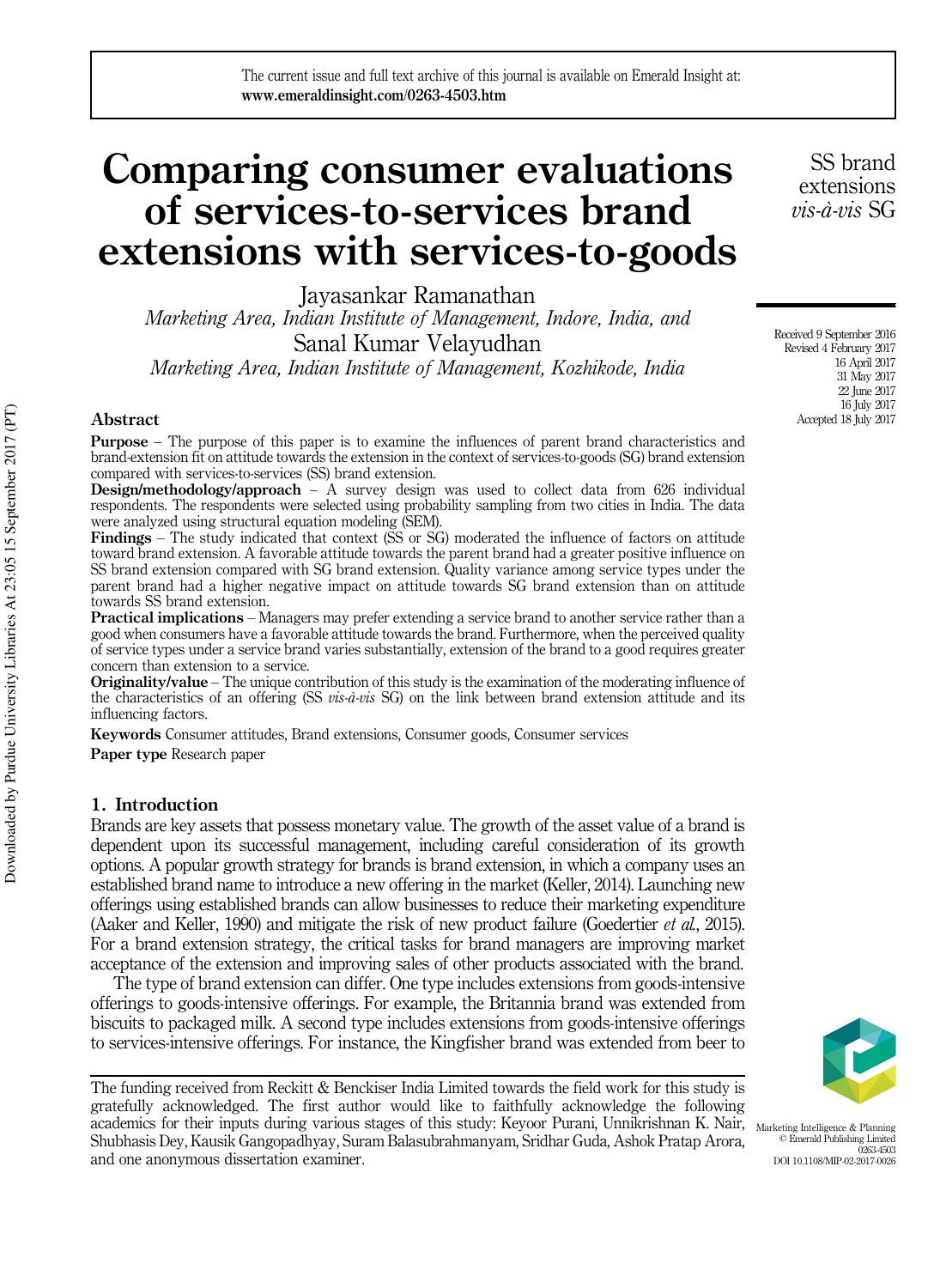an airline. A third type includes extensions from services-intensive offerings to servicesintensive offerings. For example, the ICICI brand was extended from banking to insurance. A fourth type includes extensions from services-intensive offerings to goods-intensive offerings. For instance, the Croma brand was extended from retailing to appliances. Many researchers have noted a paucity of published studies on brand extensions from servicesintensive offerings to goods-intensive offerings (Arslan and Altuna, 2011; Lei et al., 2004).

The focus of this research differs from that of related studies in the literature. Arslan and Altuna (2011) replicated a part of the accumulated research on "goods-to-goods" (GG) brand extensions to "services-to-services" (SS) and "services-to-goods" (SG) brand extensions. By contrast, the focus of the present study is the moderating influence of context (i.e. SS or SG) on the strength of relationships between attitude towards the extension and its established determinants. Lei et al. (2004) compared the strength of a few relationships between "brand extensions from moderately services-intensive offerings to low services-intensive offerings' and "brand extensions from moderately services-intensive offerings to high services-intensive offerings". By contrast, this study compares "brand extensions from high services-intensive offerings to high services-intensive offerings" with "brand extensions from high servicesintensive offerings to low services-intensive offerings." This study also considers a number of factors within each context, such as the characteristics of a brand's portfolio.

To conserve space, goods-intensive offerings will be referred to simply as "goods," and services-intensive offerings will be referred to simply as "services." The research question addressed in this study is as follows:

RQ1. How do the strengths of the effects of established determinants on attitude towards the extension and the revision of attitude towards the parent brand differ between SS and SG brand extensions?

#### 2. Literature review and hypotheses

#### 2.1 Theoretical framework

This research is informed by a theoretical framework extensively adopted in the brand-extension literature: the theory of categorization (Keaveney et al., 2012; Sichtmann and Diamantopoulos, 2013). According to this perspective, any brand is a category consisting of its products (Boush and Loken, 1991). Consumers transfer attitudes from the parent brand to its extension depending on the perceived fit between the parent brand and its extension (Sujan, 1985). Attitude transfer is explained using the associative network model of memory. In this model, consumer knowledge of a brand is represented by a mesh of nodes (Keller, 1993). Brand extension creates an additional link between the brand node and the extension product (which also exists as a node in the memory). Research on congruence provides another theoretical basis for this study (Fleck and Quester, 2007). Congruity influences attitude change (Stumpf and Baum, 2016) and aids memory (Fleck and Maille, 2010). The balance theory suggests that consumers prefer information that maintains equilibrium (Hammerl *et al.*, 2016). Extension of brands into congruent categories may be preferred by consumers (Fleck and Maille, 2010).

In this study, SS brand extensions are contrasted with SG brand extensions. Consumers have been posited to categorize services differently than goods. Services as a category has been theoretically argued and empirically found to differ from goods in some characteristics. These characteristics include intangibility, heterogeneity, inseparability, perishability (Blut et al., 2014; Iacobucci, 1992), and lack of ownership (Lovelock and Gummesson, 2004). The categorization theory and research on congruence suggest that SS brand extensions differ from SG brand extensions. This study examines the degree to which the perception of difference affects consumer evaluations. In the following sections, factors influencing consumers' attitudes toward extension and factors influencing the revision of attitudes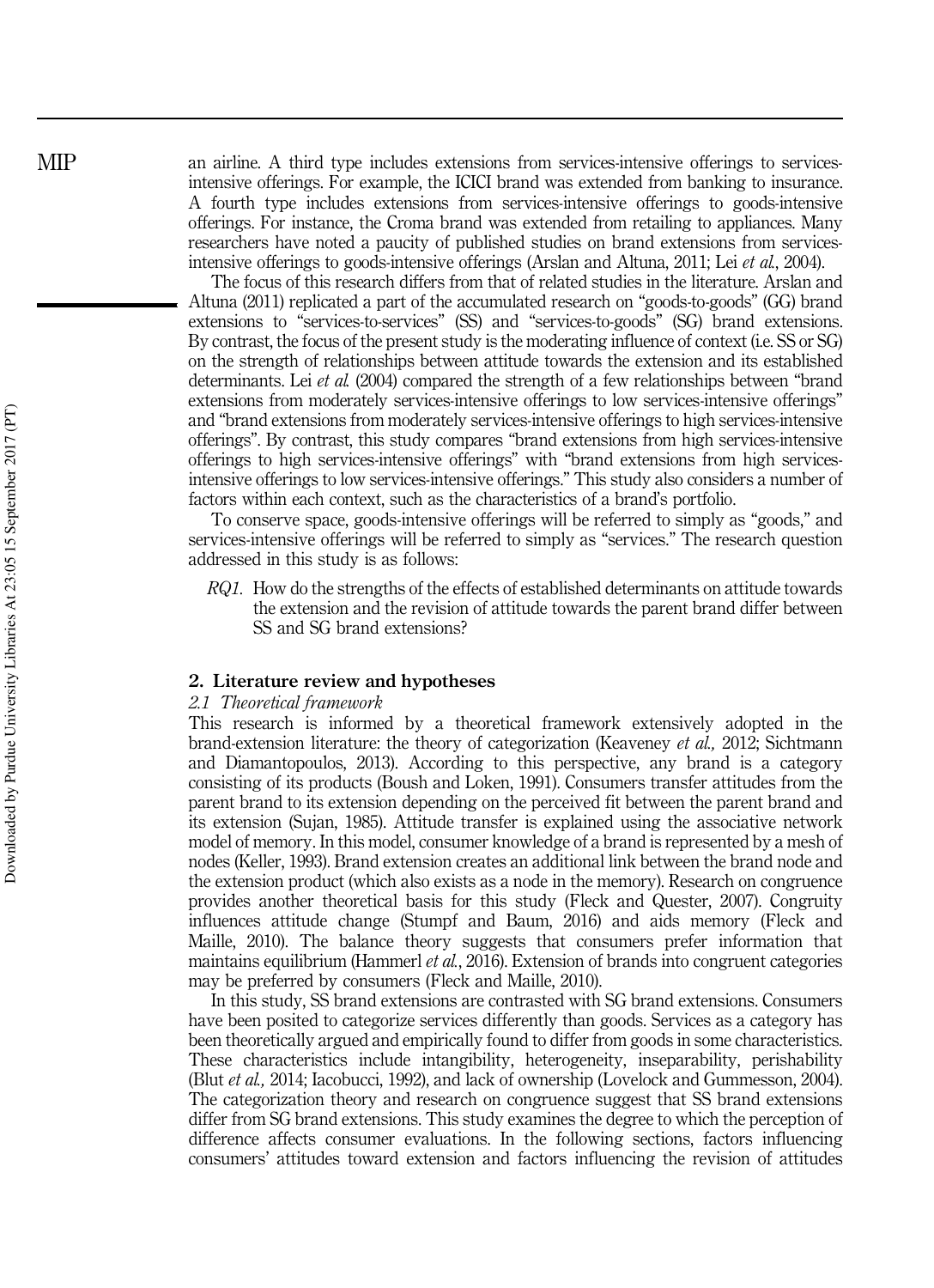toward the parent brand are considered. The differential effects of these factors across the SS and SG brand-extension contexts are hypothesized. The conceptual model and hypotheses are presented in Figure 1.

#### 2.2 Factors influencing consumers' attitudes toward brand extension

2.2.1 Attitude towards the parent brand. Attitude towards the parent brand is widely reported to be positively associated with attitude towards extension for GG brand extensions (Bottomley and Holden, 2001; Dens and Pelsmacker, 2010; Milberg et al., 2013; Volckner and Sattler, 2007), GS brand extensions (Dwivedi and Merrilees, 2013a), and SS brand extensions (Hem *et al.*, 2013; Van Riel and Ouwersloot, 2005). The categorization theory (cf. Sujan, 1985) indicates that increased fit between a parent brand and its extension will improve attitude transfer. Accordingly, the influence of attitude towards the parent brand on attitude towards extension has been reported to be stronger when there is better perceived fit (Van Riel and Ouwersloot, 2005; Volckner and Sattler, 2007).

Consumers may perceive better fit between services and services than between services and goods. This is because consumers may find services to differ from goods in factors such as intangibility, heterogeneity, inseparability, perishability (Blut et al., 2014; Iacobucci, 1992), and lack of ownership (Lovelock and Gummesson, 2004). Consequently, attitude transfer may be stronger for SS brand extensions than for SG brand extensions. Thus, the following hypothesis is proposed:

H<sub>1</sub>. The positive relation between attitude towards the parent brand and attitude towards extension is stronger for SS brand extensions than for SG brand extensions.

2.2.2 Number of service products in a brand's portfolio. The number of product categories under a brand name has been found to be positively associated with attitude towards future extension for GG brand extensions (Dacin and Smith, 1994). Dacin and Smith (1994) theorized as follows. The number of products in a brand's portfolio acts as collateral or bond for consumers to judge extensions. If the extension is of poor quality, it will affect the sales of both the extension as well as other products of the brand. Consumers can be assumed to recognize that the larger the size of the collateral, the lower the likelihood that the extension will be of poor quality.



**Note:** *H1* in this figure indicates that the positive effect of attitude towards the parent brand on attitude towards the extension is stronger for services-to-services brand extensions than for services-to-goods brand extensions

Figure 1. Conceptual model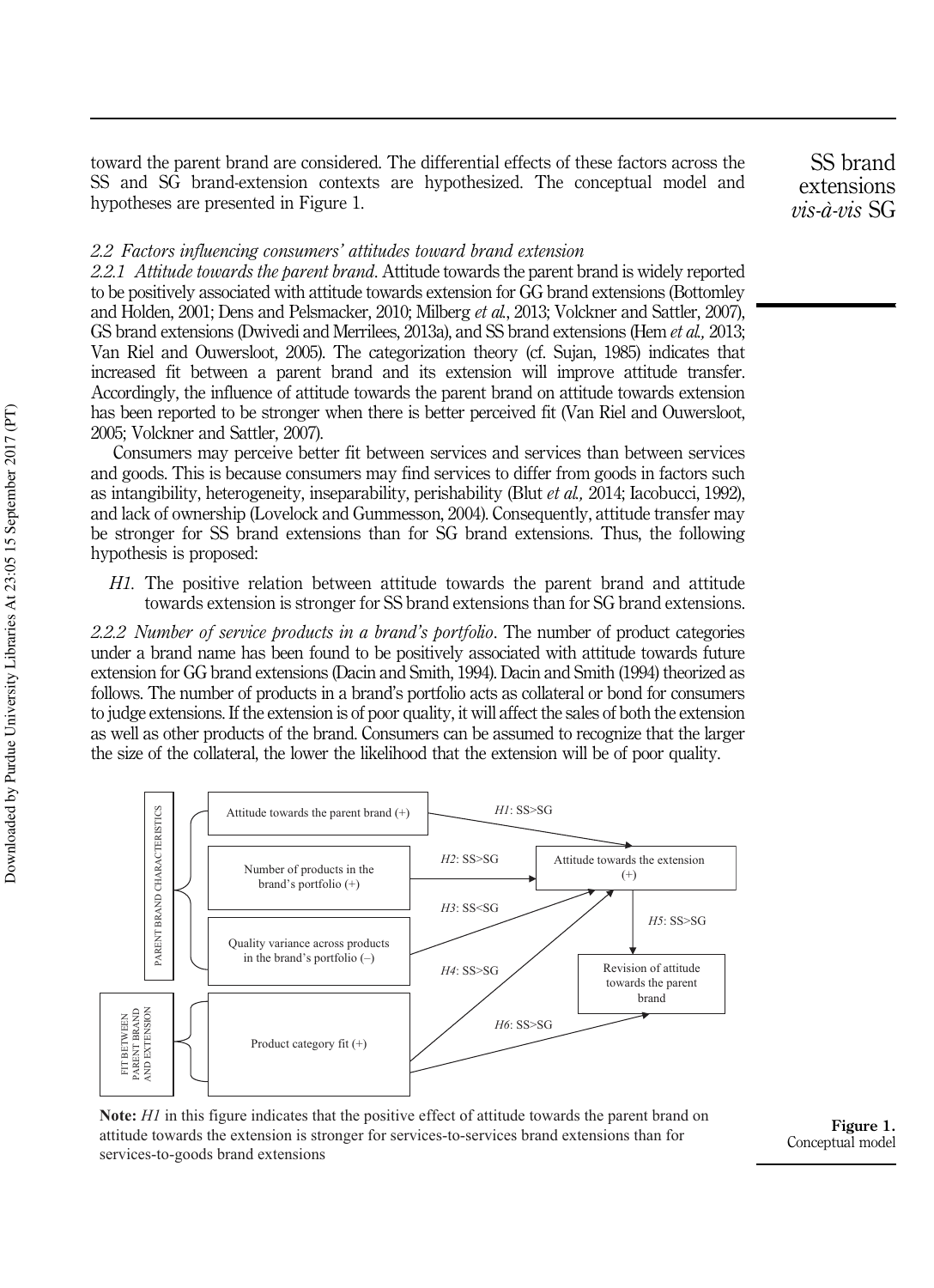Given the goods-services categorization (Blut *et al.*, 2014; Iacobucci, 1992; Lovelock and Gummesson, 2004), consumers can be expected to recognize the following. The chance of a "services" brand's sales being affected because of the poor quality of a "goods" extension is relatively low. Thus, the collateral becomes relatively less credible for SG than for SS brand extensions. A large number of service products with the same brand name permits sharper identification on common characteristics. Since the collateral becomes less credible for SG than for SS brand extensions, the number of service products in a brand's portfolio may have a weaker impact on SG than on SS brand extensions. Thus, the following hypothesis is proposed:

H2. The positive relation between the number of service products under a brand and attitude towards extension is stronger for SS brand extensions than for SG brand extensions.

2.2.3 Quality variance across service products in a brand's portfolio. Quality variance across products in a brand's portfolio has been found to be negatively associated with the attitude towards extension for GG brand extensions (Dacin and Smith, 1994; Volckner and Sattler, 2007). Dacin and Smith (1994) offered the following explanation. The quality variance across products in a brand's portfolio affects the degree to which consumers perceive the brand to be a source of reliability. Greater variance of quality across products of a brand will increase consumer uncertainty about the generalizability of the overall brand quality to the extension. Greater uncertainty will result in consumers giving more importance to less favorable information and judging the extension unfavorably.

When quality variance across a brand's service offerings is high, extension of such an unreliable brand could be perceived by consumers as extremely humorous or ridiculous (cf. Aaker and Keller, 1990). Such negative perceptions may get reinforced especially for extension of the brand into goods because of the goods-services categorization (Blut  $et al$ , 2014; Iacobucci, 1992; Lovelock and Gummesson, 2004). Thus, the following hypothesis is proposed:

H3. The negative relation between quality variance across service products under a brand and attitude towards extension is weaker for SS brand extensions than for SG brand extensions.

2.2.4 *Product category fit.* Product category fit has been widely reported to be positively associated with attitude toward extension for GG brand extensions (Bottomley and Holden, 2001; Milberg et al., 2013; Volckner and Sattler, 2007) and SS brand extensions (De Ruyter and Wetzels, 2000; Van Riel and Ouwersloot, 2005). Researchers have observed that a high score on one of the types of Product category fit – substitutability, complementarity, or transferability – is sufficient for the extension to be favorably received (Aaker and Keller, 1990; Bottomley and Holden, 2001).

When the Product category fit is low, consumers may suspect the firm's ability to produce the extension and find it less credible (Aaker and Keller, 1990; Bhat and Reddy, 2001). Given the goods-services categorization (Blut et al., 2014; Iacobucci, 1992; Lovelock and Gummesson, 2004), consumer doubt about a firm's ability to produce the extension could be heightened for SG brand extensions. Therefore, the influence of Product category fit on attitudes towards extension may be weaker in the context of SG brand extensions than for SS brand extensions:

H4. The positive relation between Product category fit and attitude towards extension is stronger for SS brand extensions than for SG brand extensions.

#### 2.3 Factors influencing consumers' revision of attitudes toward the parent brand

2.3.1 Attitude towards the extension. Attitude towards the extension has been found to be positively associated with the revision of attitude towards the parent brand for GG brand extensions (Albrecht et al., 2013; Chen and Chen, 2000; Dens and Pelsmacker, 2010),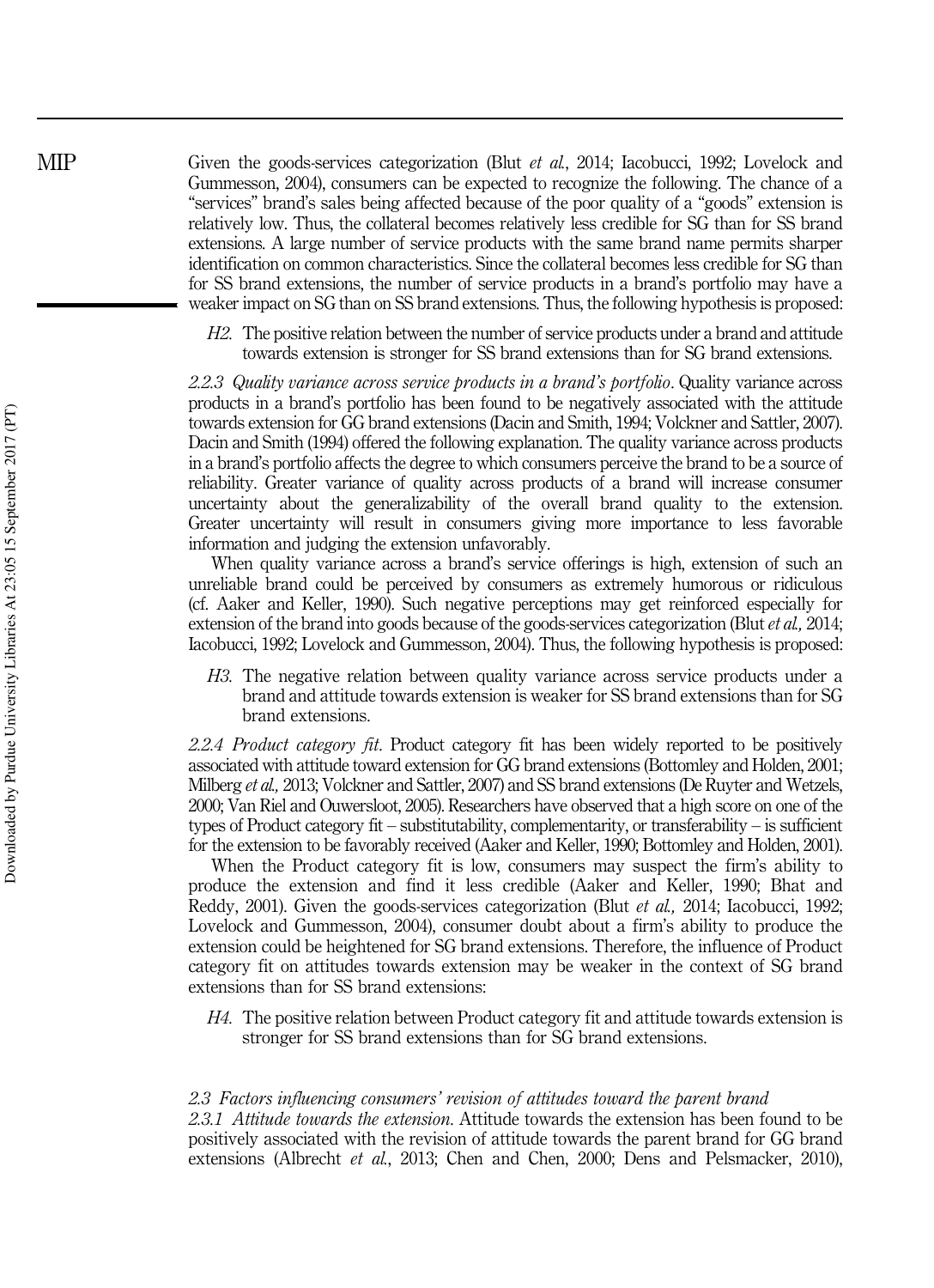GS brand extensions (Dwivedi and Merrilees, 2013a), and SS brand extensions (Dwivedi and Merrilees, 2013b). Researchers have suggested that consumers are less likely to infer from family brand when the extension is atypical of offerings marketed under the family brand name (Loken and John, 1993; Martinez and Pina, 2010). Given the goods-services categorization (Blut et al., 2014; Iacobucci, 1992; Lovelock and Gummesson, 2004), consumers will be less likely to infer about the individual extension from the family brand in the context of SG brand extensions than SS brand extensions. Thus, the following hypothesis is proposed:

H5. The positive relation between attitude towards extension and revision of attitude towards the parent brand is stronger for SS brand extensions than for SG brand extensions.

2.3.2 Product category fit. Product category fit has been found to be positively associated with the revision of attitude towards the parent brand for GG brand extensions (Dwivediet al., 2010; Keller and Aaker, 1992). A high product category fit reinforces in the consumer's mind the firm's ability to produce the extension. However, when product category fit is low, consumers may doubt the firm's ability to produce the extension and find the extension exploitative (Keller and Aaker, 1992). Given the goods-services categorization (Blut *et al.*, 2014; Iacobucci, 1992; Lovelock and Gummesson, 2004), such doubts about a firm's ability to produce the extension and exploitation may be greater for SG brand extensions. Therefore, the influence of product category fit on revision of attitude towards the parent brand may be weaker in the context of SG brand extensions than SS brand extensions:

H6. The positive relation between product category fit and revision of attitude towards the parent brand is stronger for SS brand extensions than for SG brand extensions.

#### 3. Research design

Prior studies of brand extensions focused on GG extensions suggested possible variables for inclusion in this study, and therefore a survey design was preferred to the case study method. Because the study involved a number of variables in the context of SS brand extensions, a survey design was preferred to an experimental design (cf. Volckner and Sattler, 2007). The usage of a survey design is consistent with calls from researchers to broaden methodological perspectives in brand-extension research (Czellar, 2003). The specific relationships identified in this study can be confirmed experimentally in subsequent studies (Winer, 1999).

#### 3.1 Location of data collection

Using 2001 census data (available at: www.censusindia.gov.in/2011-common/census\_ data\_2001.html, accessed February 3, 2017), cities in India with a population of at least one million were indexed on variables such as number of households, average household size, sex ratio, literacy rate, and work participation rate. For each city, the scores for each variable were divided by the corresponding maximum score for the variable, and the resultant ratios were summed to form the index. Two cities with a high and low index, Chennai and Patna, were selected for the study to ensure that the aggregate data were more representative of the Indian context (cf. Volckner and Sattler, 2007).

#### 3.2 Eligibility of respondents for participation

The following eligibility criteria were used for the participation of respondents to reduce variability in the familiarity and knowledge of the parent brand (cf. Fu *et al.*, 2009): purchase of any product of the parent brand either for personal use or use by other members of

SS brand extensions  $vis\hat{a}$ -vis SG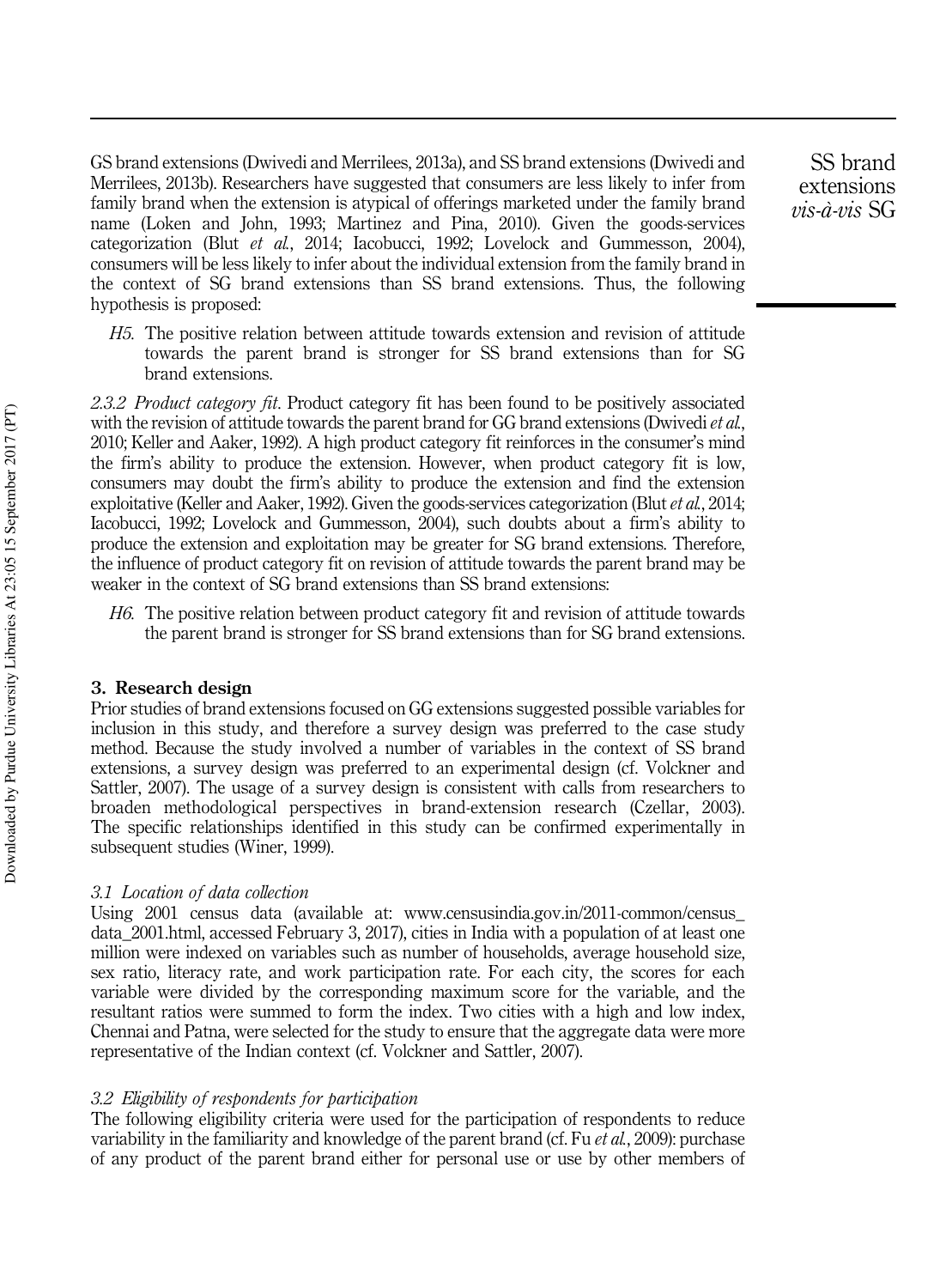the household or joint consultations between the respondent and the buyer of the brand's product about the usage of the product; in the latter case, the respondent and the buyer belonged to the same household.

#### 3.3 Sampling method

Area sampling was adopted (Malhotra and Dash, 2011), and a list of pin codes obtained from the Indian Department of Posts was used as a sampling frame for both Chennai and Patna. Approximately half the pin codes in each city were randomly chosen. Among the chosen pin codes, one starting household address was selected in Chennai, and two starting household addresses were selected in Patna. Subsequent addresses were attempted based on the right-hand rule, and three households were skipped after each successful attempt. Potential respondents from attempted households were briefed on the study, and questionnaires were administered to willing respondents through interviews.

Sample size, *n*, was estimated using Cochran's (1977) formula:  $n = (t_{\alpha/2}s/d)^2$ , where *t* is the value of the selected  $\alpha$  level in each tail, s is the estimate of the standard deviation in the population, and  $d$  is the acceptable margin of error for the mean being estimated (as cited in Bartlett et al., 2001). A total of 306 and 320 questionnaires were administered in Chennai and Patna, respectively. For the sample sizes reported above, the margin of error (i.e.  $t_{\alpha/2\times\beta}/\sqrt{n}$ ;  $\alpha = 0.05$ ) for the population mean of each measure in the questionnaire was less than 5 percent.

#### 3.4 Brand extensions as stimuli

Brand extensions were selected using the criteria followed by Aaker and Keller (1990), such as the relevance of the original brand to the respondents and a general perception of high quality. One popular brand "Y" (known for life insurance offerings) was selected from a list of the "most trusted brands 2011" published by a leading Indian business newspaper. Extension product categories were selected based on their expected widespread usage across most households in India. As prevalent in the literature (e.g. Aaker and Keller, 1990), hypothetical extensions of the well-known brand were used as stimuli. The hypothetical brand extensions in the study were Brand Y Bank (SS) and Brand Y Battery (SG). The mean product category fit scores for the extensions were 3.83 and 3.54, respectively, on a five-point scale. These scores suggested that the extensions were perceived by the respondents as reasonable and not illogical. Furthermore, for the stimulus of Brand Y Battery, some of the respondents observed the presence of brand image fit in that analogous to Brand Y insurance as a backup for life, Brand Y battery was a backup for power.

#### 3.5 Measures and questionnaire design

The measures for the focal constructs included in this study are given in Table I. The measures in the table are contextualized for Brand Y Bank. The items for measuring attitude towards the parent brand (APB), product category fit (PCF), and attitude towards the extension (AE) were adapted from Aaker and Keller (1990). Number of products in the brand's portfolio (NPBP) was measured using an item from Volckner and Sattler (2006) and quality variance across products in the brand's portfolio (QVBP) was measured using an item from Dacin and Smith (1994). Items for measuring revision of attitude towards the parent brand (RAPB) were adapted from Dwivedi et al. (2010) and Lei et al. (2004).

Some factors from prior studies were not hypothesized in this study but were measured and controlled during data analysis to reduce omitted variable bias (Woolridge, 2007). The measures for these control factors are given in Table II and were adapted from previous studies as follows: prototypicality of the brand (PTB) (Zimmer and Bhat, 2004), brand breadth (BB) (Aaker and Keller, 1990), brand image fit (BIF) (Keller, 1993),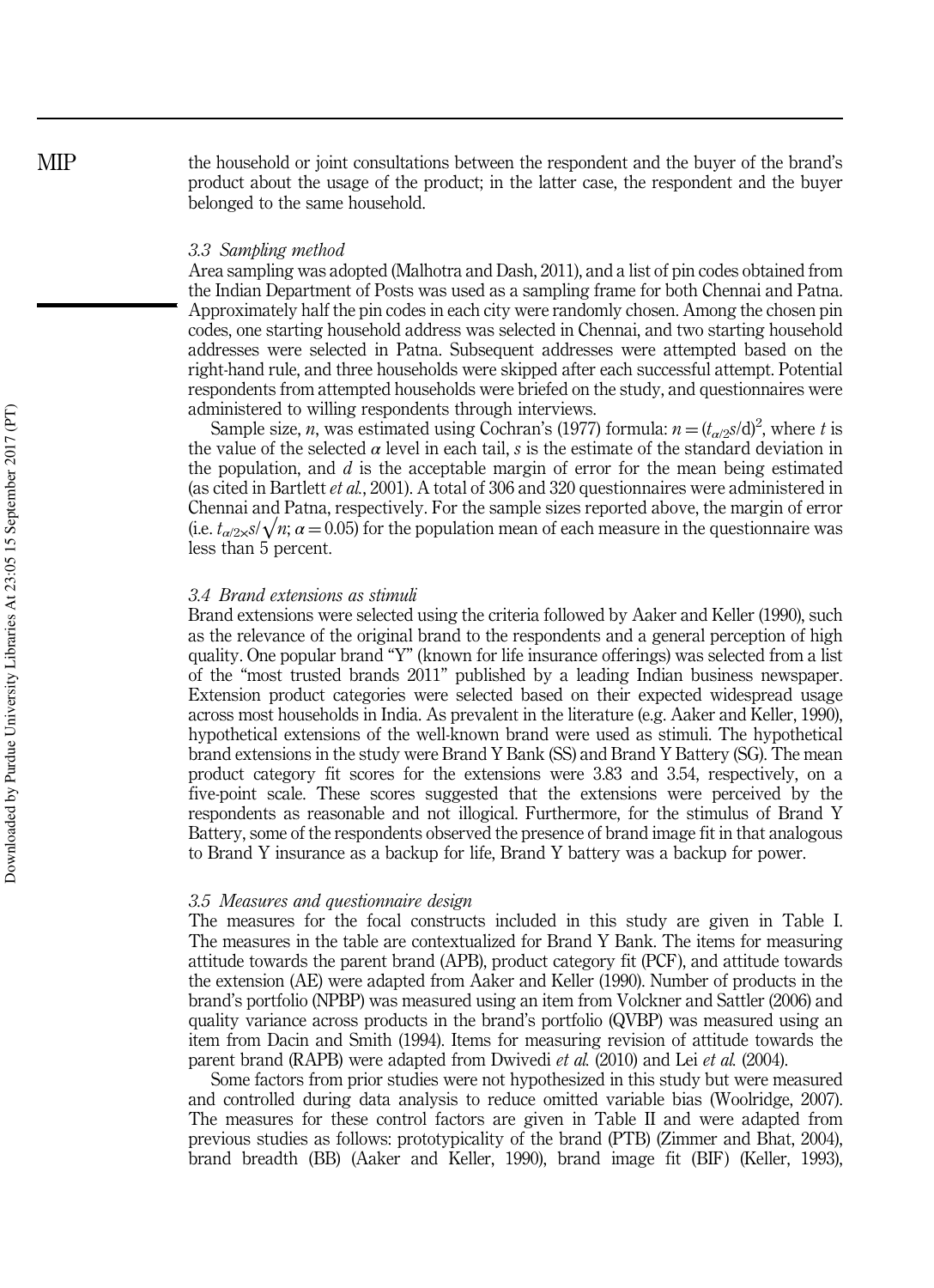| $vis-\hat{a}-vis$ SG<br>not at all helpful ______ very helpful<br>not at all likely ______ very likely (SS: $L=0.56$ ; SG: $L=0.65$ )<br>more strongly negative _____ more strongly positive<br>Table I.<br>Measures: focal<br>constructs | Attitude towards the parent brand (APB)                                                                                                                              | SS brand   |
|-------------------------------------------------------------------------------------------------------------------------------------------------------------------------------------------------------------------------------------------|----------------------------------------------------------------------------------------------------------------------------------------------------------------------|------------|
|                                                                                                                                                                                                                                           | Y is a brand of                                                                                                                                                      | extensions |
|                                                                                                                                                                                                                                           | very low quality very high quality                                                                                                                                   |            |
|                                                                                                                                                                                                                                           | No. of products under the brand (NPBP)                                                                                                                               |            |
|                                                                                                                                                                                                                                           | The number of products with Y brand name is                                                                                                                          |            |
|                                                                                                                                                                                                                                           | so few so many                                                                                                                                                       |            |
|                                                                                                                                                                                                                                           | Quality variance across the brand's products (QVBP)                                                                                                                  |            |
|                                                                                                                                                                                                                                           | Quality across products of Y                                                                                                                                         |            |
|                                                                                                                                                                                                                                           | does not vary at all varies a lot                                                                                                                                    |            |
|                                                                                                                                                                                                                                           | Product category fit (PCF)                                                                                                                                           |            |
|                                                                                                                                                                                                                                           | Would the people, facilities, and skills used in making Y's previous products be helpful for                                                                         |            |
|                                                                                                                                                                                                                                           | making bank?                                                                                                                                                         |            |
|                                                                                                                                                                                                                                           |                                                                                                                                                                      |            |
|                                                                                                                                                                                                                                           | Attitude towards the extension (AE) (SS: $\alpha$ =0.68; SG: $\alpha$ =0.72)                                                                                         |            |
|                                                                                                                                                                                                                                           | Y bank must be of                                                                                                                                                    |            |
|                                                                                                                                                                                                                                           | very low quality very high quality (SS: $L=0.62$ ; SG: $L=0.75$ ) <sup>a</sup>                                                                                       |            |
|                                                                                                                                                                                                                                           | My opinion about Y bank is                                                                                                                                           |            |
|                                                                                                                                                                                                                                           | very bad ____ very good (SS: $L=0.78$ ; SG: $L=0.65$ )                                                                                                               |            |
|                                                                                                                                                                                                                                           | Assuming that I have planned for visiting a bank, my likelihood of trying Y bank is                                                                                  |            |
|                                                                                                                                                                                                                                           |                                                                                                                                                                      |            |
|                                                                                                                                                                                                                                           | Revision of attitude towards the parent brand (RAPB)                                                                                                                 |            |
|                                                                                                                                                                                                                                           | Assuming that Y bank was recently introduced, my usual opinion about Y brand has now                                                                                 |            |
|                                                                                                                                                                                                                                           | become                                                                                                                                                               |            |
|                                                                                                                                                                                                                                           |                                                                                                                                                                      |            |
|                                                                                                                                                                                                                                           | Notes: The anchor values for everyscale ranged from 1 to 5. <sup>a</sup> L refers to the factor loading<br>obtained from a CFA of the multi-item reflective measures |            |

extension product category involvement (EPCI), quality variance across brands in the extension product category (QVBEPC), consumer knowledge of the extension product category (CKEPC) (Volckner and Sattler, 2007), consumer innovativeness (CI) (Klink and Athaide, 2010), and consumer brand consciousness (CBC) (Nan and Heo, 2007).

In this study, a questionnaire was designed in English to include both SS and SG brand extensions. To reduce order effects (Malhotra and Dash, 2011), two versions of the questionnaire were generated in which the sequence of brand extensions was counterbalanced and the sequence of items within each section was rotated. The questionnaires were then translated to the local language through the translation and back-translation procedure (Brislin, 1970). The face validity of the resultant questionnaires was assessed based on discussions with typical respondents.

#### 4. Data analysis and results

#### 4.1 Data preparation

For each location, respondents that gave the same score for all items were omitted (cf. Volckner et al., 2010). Mean and standard deviation were calculated for each item. The mean score of each item was above 3 on a five-point scale and the standard deviation was less than 1 for most of the items. Further examination of the data for each item revealed minimal evidence of serious outliers, recognizing that consumers can vary naturally in their perceptions of brands, products, and traits (cf. Hair *et al.*, 2006). For each item, the number of missing values was less than 5 percent of the cases, and missing values were replaced with the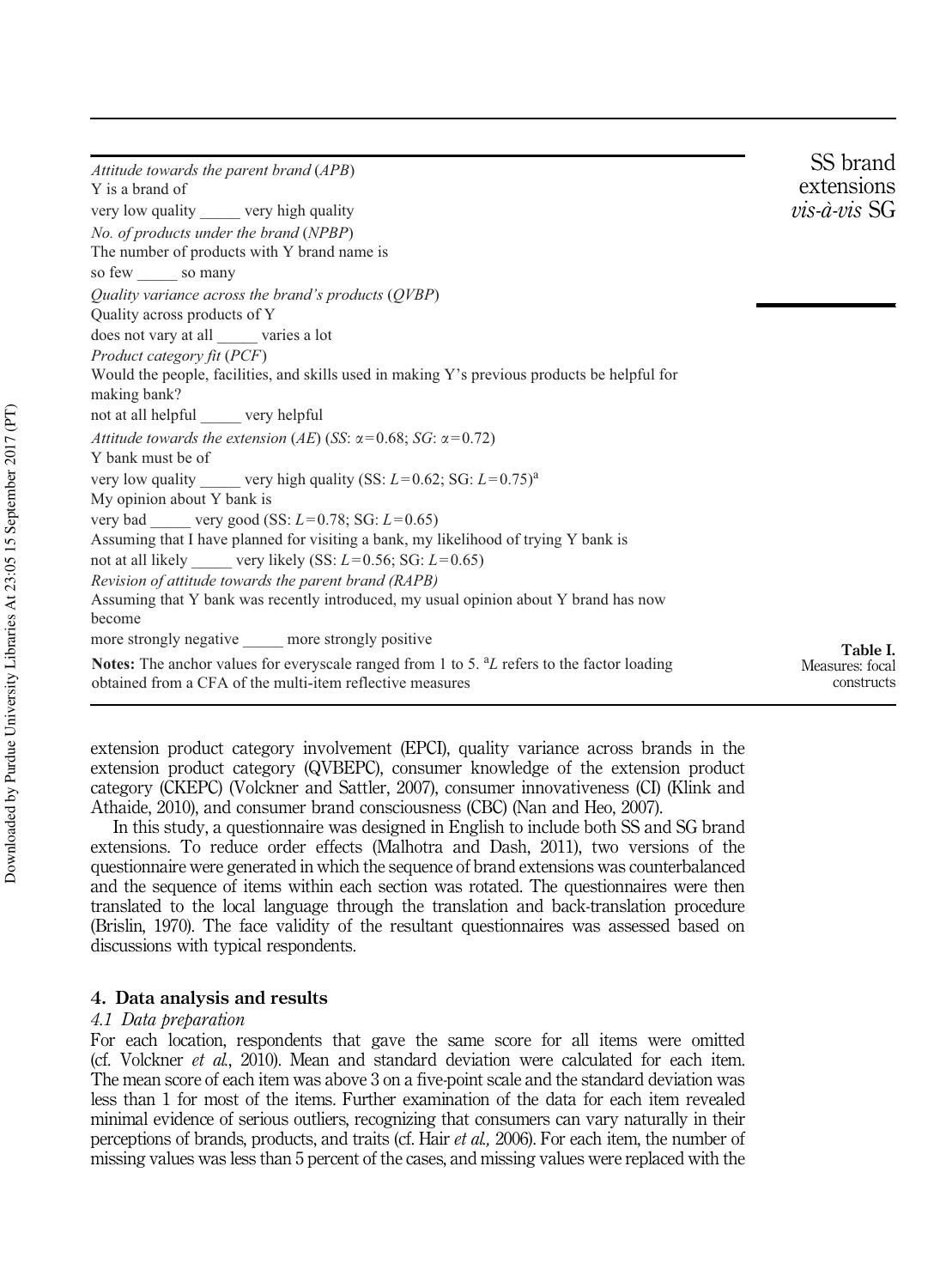| <b>MIP</b>                     | Prototypicality of the brand (PTB)<br>When I think of life insurance, I think of Y. <sup>a</sup>                                                                                                                                                                                                                                                                                                                                                                                                                                     |  |  |  |  |  |  |
|--------------------------------|--------------------------------------------------------------------------------------------------------------------------------------------------------------------------------------------------------------------------------------------------------------------------------------------------------------------------------------------------------------------------------------------------------------------------------------------------------------------------------------------------------------------------------------|--|--|--|--|--|--|
|                                | Brand breadth (BB)<br>The products with Y brand name are substitutes to one another in terms of usage <sup>a</sup><br>The products with Y brand name are complements to one another in terms of usage <sup>a</sup><br>The products with Y brand name are similar to one another in terms of the people, facilities and<br>skills used in making them <sup>a</sup>                                                                                                                                                                    |  |  |  |  |  |  |
| Table II.<br>Measures: control | Brand image fit (BIF)<br>Y's brand image (in terms of price) fits with bank <sup>a</sup><br>Y's brand image (in terms of who typically uses Y brand) fits with bank <sup>a</sup>                                                                                                                                                                                                                                                                                                                                                     |  |  |  |  |  |  |
|                                | Quality variance across brands in the extension category (QVBEPC)<br>Quality across brands of bank<br>does not vary at all varies a lot                                                                                                                                                                                                                                                                                                                                                                                              |  |  |  |  |  |  |
|                                | Extension category involvement (EPCI)<br>How important would it be for me to make a right choice of a bank?<br>not at all important extremely important                                                                                                                                                                                                                                                                                                                                                                              |  |  |  |  |  |  |
|                                | Consumer knowledge of the extension category (CKEPC)<br>I feel very knowledgeable about bank <sup>a</sup>                                                                                                                                                                                                                                                                                                                                                                                                                            |  |  |  |  |  |  |
|                                | Consumer innovativeness (CI) (SS: $\alpha$ =0.80; SG: $\alpha$ =0.80)<br>I like buying any latest brand of product <sup>a</sup> . (SS: $L=0.78$ ; SG: $L=0.78$ ) <sup>b</sup><br>If I needed to buy a product, I would buy any latest brand available <sup>a</sup> . (SS: $L=0.74$ ; SG: $L=0.74$ )<br>When I see a new brand of product, I often buy it because it is new <sup>a</sup> . (SS: $L=0.80$ ; SG: $L=0.80$ )<br>I like to buy any latest brand of product before others do <sup>a</sup> . (SS: $L=0.53$ ; SG: $L=0.53$ ) |  |  |  |  |  |  |
|                                | Consumer brand consciousness (CBC)<br>I pay attention to the brand names of products I buy <sup>a</sup><br><b>Notes:</b> <sup>a</sup> These items were measured on a 5-point Likert scale (strongly disagree)<br>strongly agree). The anchor values for everyscale ranged from 1 to 5. $bL$ refers to the factor<br>loading obtained from a CFA of the multi-item reflective measures. For the non-reflective<br>constructs such as brand breadth and brand image fit, Cronbach's $\alpha$ was not applicable                        |  |  |  |  |  |  |
| constructs                     | and the variable formation in SEM was based on the sum of their respective item scores                                                                                                                                                                                                                                                                                                                                                                                                                                               |  |  |  |  |  |  |

sample mean as described by Hair et al. (2006). Examination of the data for each item using box plots and interquartile ranges suggested the presence of skewness, but the degree of skewness was within the acceptable limits of −3 to +3 suggested by Kline (2011). The sample size used to analyze the SS and SG brand extensions was 620. This sample size was considered acceptable since it exceeded the recommended size of 500 (Hair *et al.*, 2006) and also exceeded the "number of cases to number of model parameters estimated" ratio of 5:1 (Kline, 2011).

#### 4.2 Profile of the respondents

Among the respondents, 35.6 percent were female and 64.4 percent were male. More than 88 percent of the respondents were in the age group of 20-59 years. Only 9.8 percent of the respondents had studied until the ninth standard or less, and 36.5 percent of the respondents were undergraduates. In general, gender, age, and education have not been reported in the literature as factors influencing consumers' attitudes toward brand extensions and revision of attitudes toward parent brands. Thus, the samples obtained for this study were considered suitable for analysis.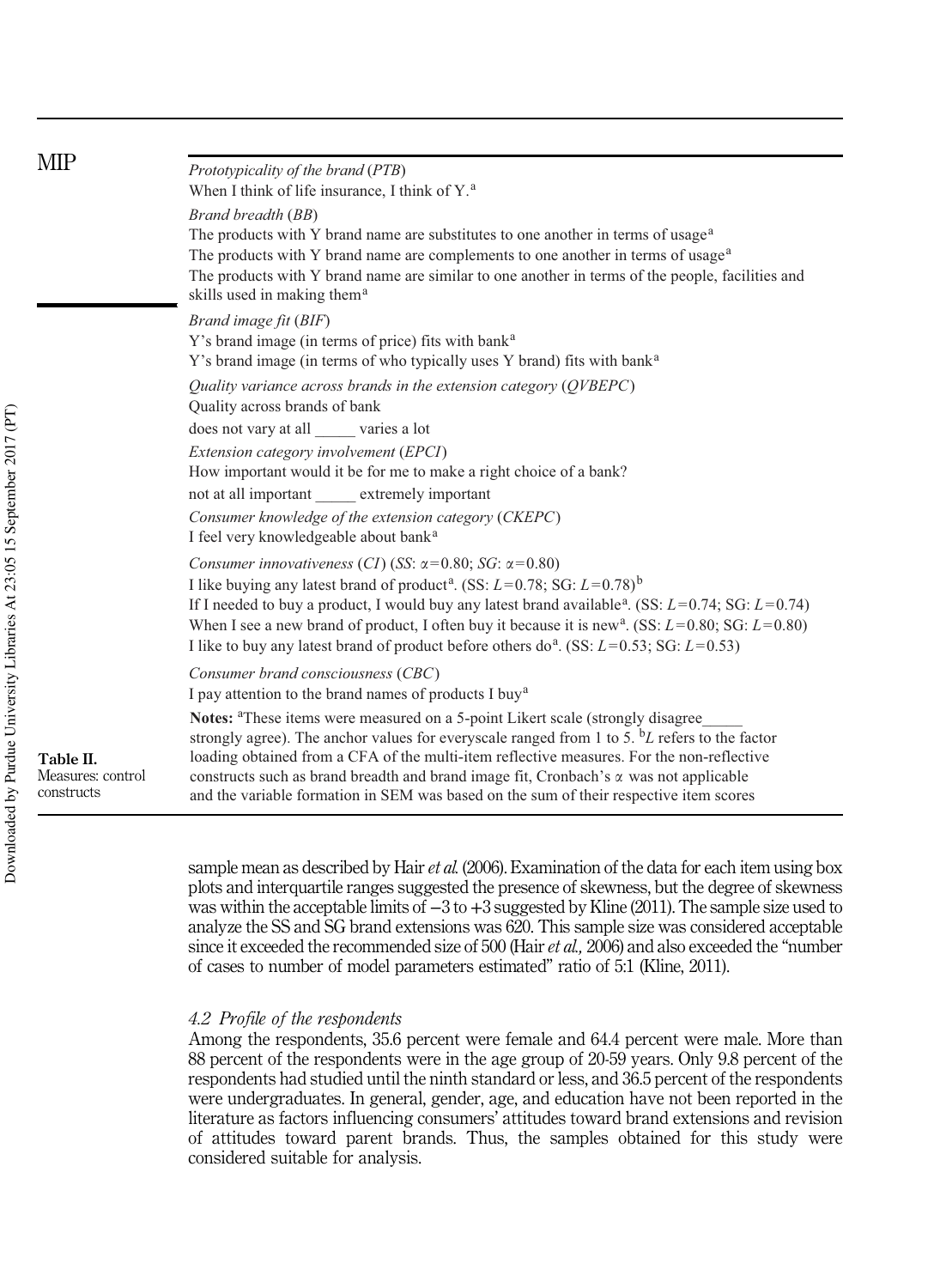#### 4.3 Reliability assessment and validation of measures

The constructs used in the analysis are given in Tables I and II. The constructs of PCF, BB, and BIF are non-reflective. For the constructs of BB and BIF, the value of collinearity between their respective indicators was less than 0.6 in the contexts of SS and SG brand extensions. This suggested little evidence of multicollinearity among indicators of non-reflective constructs (Hair et al., 2006). As indicated in Table I, PCF was included in the analysis with only a single item of transferability and did not present an issue of multicollinearity. Only the transferability item was included due to the absence of a clear categorization of extensions as a complement or substitute and to enable comparison across extensions. Due to inadequate values of Cronbach's  $\alpha$ , the following constructs were limited to a single item in structural equation modeling (SEM): "APB," "EPCI," "CKEPC," and "CBC". This approach follows the practice by others (e.g. Aaker and Keller, 1990; Volckner and Sattler, 2007) of using a single item in studies of brand extensions.

Confirmatory factor analysis (CFA) using the maximum likelihood estimation method in AMOS 20 was used to validate the multi-item reflective measures, i.e., "AE" and "CI". The  $\alpha$ -values and factor loadings are reported in Tables I and II. The average variance extracted (AVE) ranged from 0.43 to 0.51 and the composite reliability ranged from 0.69 to 0.80. The above indicators yielded evidence for convergent validity (Hair *et al.*, 2006). The squared inter-construct correlation between AE and CI was 0.04 (SS) and 0.06 (SG). As the AVE was higher than the squared inter-construct correlation, evidence for discriminant validity was observed (Hair *et al.*, 2006). The CFA model was accepted as the indices of model fit were within the range of acceptable values (< 3 for normed  $\chi^2$ , > 0.9 for goodness of fit index (GFI) and comparative fit index (CFI), and  $< 0.10$  for root mean square error of approximation (RMSEA), as discussed by Hair et al., 2006).

#### 4.4 SEM and findings

Correlations were assumed among all exogenous factors except between parent brand factors and extension category factors. The parent brand factors included APB, NPBP, QVBP, PTB, and BB. The extension category factors included EPCI, QVBEPC, and CKEPC. SEM was performed using AMOS 20 with the maximum likelihood estimation method.

In each context, the Mahalanobis  $D^2$  values showed minimal evidence of serious multivariate outliers. Examination of Mardia's coefficient suggested multivariate kurtosis (Bentler, 2005 as cited by Byrne, 2010). However, problems arising from issues in achieving multivariate normality in SEM were mitigated by the use of the maximum likelihood estimation method ( Joreskog and Sorbom, 1996).

Results regarding model fit are given in Table III.  $\chi^2$  was significant for both brand extensions. Other indices of model fit, i.e., GFI, CFI, and RMSEA were consistent with the range of acceptable values ( $> 0.9$  for GFI and CFI and  $< 0.10$  for RMSEA) given by Hair et al. (2006). The Normed  $\chi^2$ , incremental fit index, Tucker Lewis index, and standardized root mean square residual are also reported in Table III.

Further examination of the correlations for both contexts revealed that all values were much less than 0.5 and that there was little evidence of multicollinearity (cf. Hair *et al.*, 2006). The path coefficients of the structural model (the focus of this study) and the results for the hypotheses are reported in Table IV.

| Brand extension                                                    |                        | df       | $\nu^2/df$   | IFI          | <b>GFI</b>   | TLI          | <b>CFI</b>   | <b>RMSEA</b> | <b>SRMR</b>  | Table III.                                                                              |
|--------------------------------------------------------------------|------------------------|----------|--------------|--------------|--------------|--------------|--------------|--------------|--------------|-----------------------------------------------------------------------------------------|
| Services-to-services<br>Services-to-goods<br>Note: *** $b < 0.001$ | 362.85***<br>288.69*** | 88<br>88 | 4.12<br>3.28 | 0.90<br>0.93 | 0.94<br>0.95 | 0.80<br>0.87 | 0.90<br>0.93 | 0.07<br>0.06 | 0.06<br>0.05 | Model fits for the<br>services-to-services<br>and services-to-goods<br>brand extensions |

SS brand extensions  $vis-\hat{a}$ -vis SG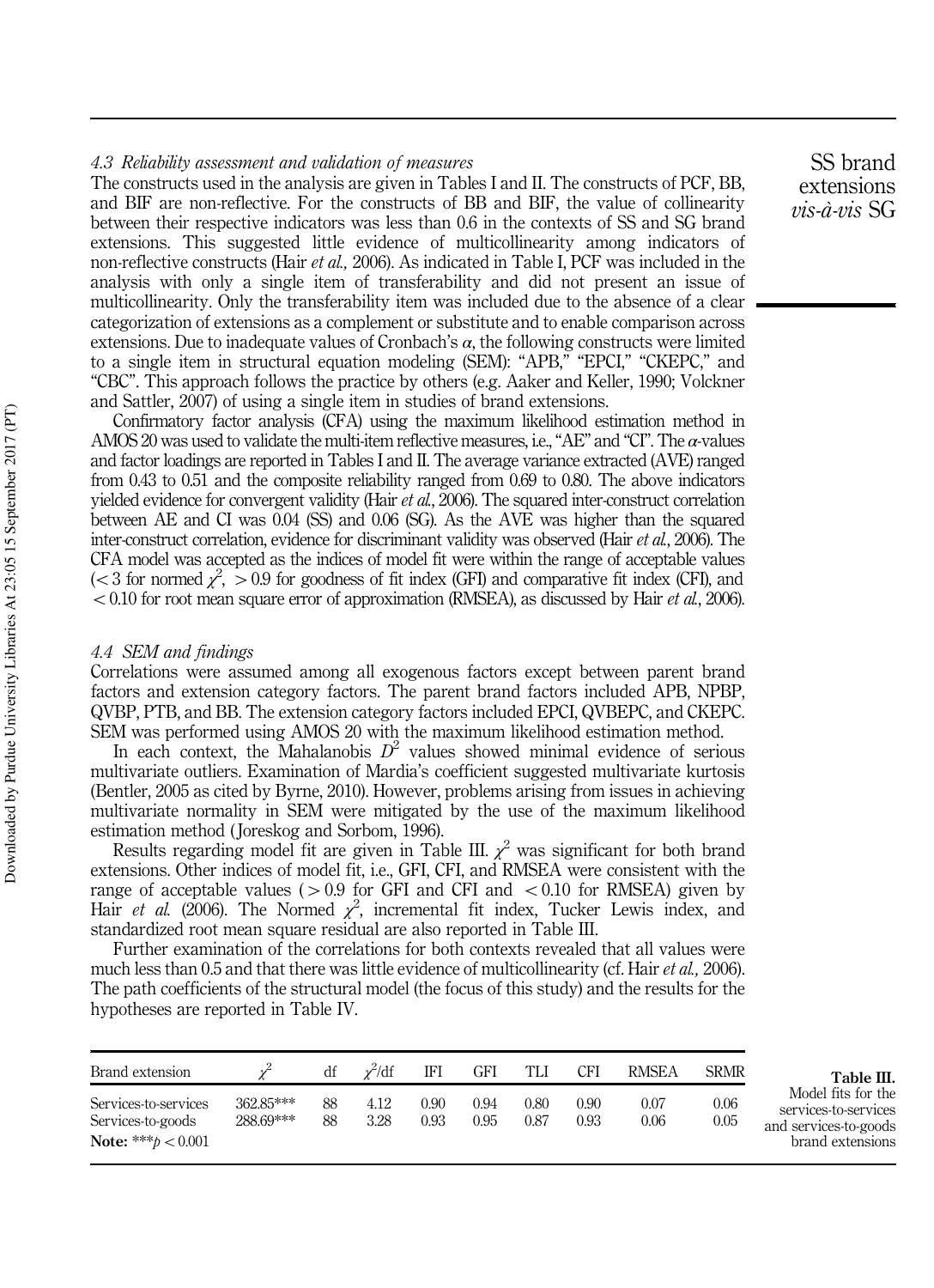#### 5. Discussion of results

The effect of attitude towards the parent brand on attitude towards the extension was positive and significant for the SS brand extension (Table IV). The effect was negative and not significant for the SG brand extension. Thus, H1 is supported.

As shown in Table IV, the effect of number of products under a service brand on attitude towards the extension was negative and significant for the SS brand extension. The effect was negative and not significant for the SG brand extension. Thus,  $H2$  is not supported. It appears that the effect of number of products under the brand's portfolio on attitude towards the extension in the case of the SS and SG brand extensions was strongly and negatively moderated by the relatively high quality variance across the brand's products (Dacin and Smith, 1994). In this study, the mean score for quality variance for the brand's products was 4.09 on a five-point scale.

As shown in Table IV, the effect of quality variance across products under a service brand on attitude towards the extension was negative and significant for the SG brand extension. The effect was negative and not significant for the SS brand extension. Thus, H<sub>3</sub> is supported.

As shown in Table IV, there was no positive effect of product category fit on attitude towards the extension for either the SS or SG brand extension. Hence, H4 is not supported. Bhat and Reddy (2001) also reported no effect of product category fit on attitude towards the extension. As "fit" is measured as transferability of skills, it is possible that a lower product category fit does not affect the consumers' confidence about the firm's ability to offer the extension by outsourcing to a competent vendor.

As shown in Table IV, there was a positive effect of attitude towards the extension on revision of attitude towards the parent brand (RAPB) for both the SS and SG brand extensions. However, the  $\chi^2$  difference test did not show any difference in the size of the effect between the SS and SG brand extensions. Hence,  $H5$  is not supported. Since this was a survey study, respondents' recognition of the goods-services distinction was assumed and not confirmed through a manipulation check. Hence, the lack of difference in the strength of the effect may be due to moderate diagnosticity of the goods-services distinction. As Feldman and Lynch (1988) posited, inputs that are perceived to be moderately diagnostic may be ignored and used only when more diagnostic inputs cannot be retrieved.

As shown in Table IV, there was a positive effect of product category fit on revision of attitude towards the parent brand in both the SS and SG brand extensions. However, the  $\chi^2$  difference test did not show any difference in the size of the effect between the SS and SG brand extensions. Hence, H6 is not supported. As discussed earlier, the lack of difference in the strength of the effect likely reflects the measurement of "fit" as transferability of skills and the perception that production can be outsourced.

As noted above, the lack of support for two of the hypotheses ( $H4$  and  $H6$ ) may be due to the definition of "fit" as transferability of skills and the potential mitigating effect of the option to outsource production on the influence of "fit." The other hypothesis that is not

|                                                                                                         | <b>Hypothesis</b>                | Standardized path coefficients                                                                                                                                                                                                                   | Services-to-services                                             | Services-to-goods                                                 |
|---------------------------------------------------------------------------------------------------------|----------------------------------|--------------------------------------------------------------------------------------------------------------------------------------------------------------------------------------------------------------------------------------------------|------------------------------------------------------------------|-------------------------------------------------------------------|
| Table IV.<br>Path coefficients for<br>services-to-services<br>and services-to-goods<br>brand extensions | H1<br>H2<br>Н3<br>Н4<br>Н5<br>H6 | $APB \rightarrow AE$<br>$NPP \rightarrow AE$<br>$\text{OVBP} \rightarrow \text{AE}$<br>$PCF \rightarrow AE$<br>$AE \rightarrow RAPB$<br>$PCF \rightarrow RAPB$<br><b>Notes:</b> * $b < 0.05$ ; ** $b < 0.01$ ; *** $b < 0.001$ ; **** $b < 0.10$ | $0.13***$<br>$-0.08*$<br>$-0.02$<br>0.04<br>$0.52***$<br>$0.09*$ | $-0.03$<br>$-0.06***$<br>$-0.08*$<br>0.02<br>$0.60***$<br>$0.07*$ |

**MIP**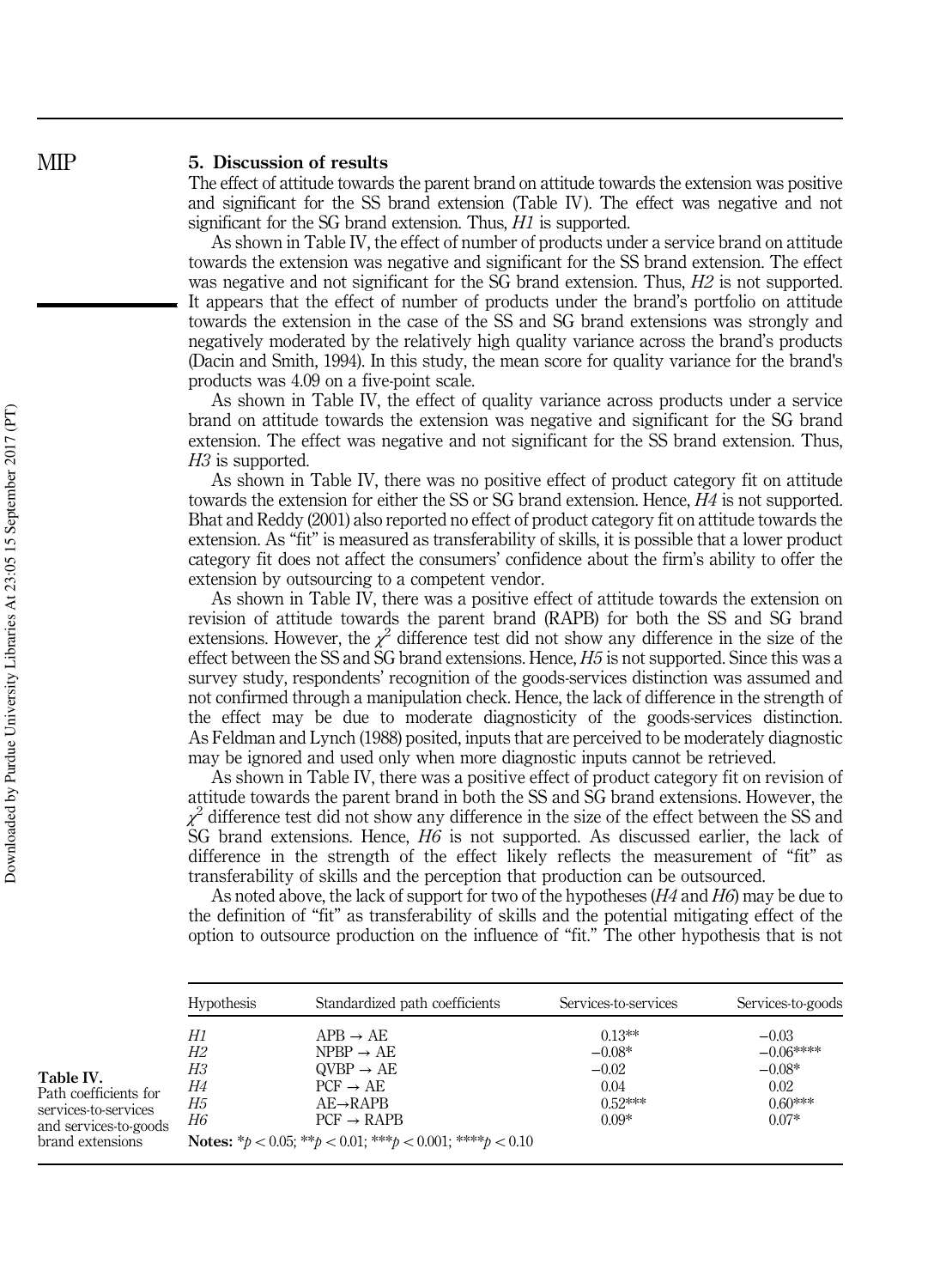supported is the number of products under the service brand and its effect  $(H2)$ . As suggested earlier, the quality variance across products was high, which may have affected the influence of the number of products on the attitude towards extension. Quality variance across products might have a greater negative influence for SS brand extension than for SG brand extension. This is because SS brand extension is high in the experience attribute, whereas SG brand extension is high in the search attribute. These findings also suggest the need to study extensions based on different classifications of service types.

#### 6. Theoretical contributions

Prior studies have reported smaller explanatory variances of specific variables on attitude towards extension. This was potentially due to moderating effects of the characteristics of the offering on the relationships. The theoretical implication is that modeling the moderating influences of the characteristics of the offerings (SS vis-à-vis SG) will shed new light on explaining the performance of an extension.

Drawing from the categorization theory and research on congruity, this study sought to examine the degree to which the perception of difference between the SS and SG contexts influences consumer evaluations. The findings from this research that provide further support to extant theory and specific contributions to the brand-extension literature are outlined in the following. The positive relationship between attitude towards the parent brand and attitude towards extension was found to be stronger for the SS brand extension than for the SG brand extension (Table IV). The negative relationship between quality variance across product categories under a brand and attitude towards extension was found to be stronger for the SG brand extension than for the SS brand extension. Although prior studies of SG brand extensions are scarce, the above findings suggest that SS brand extensions are preferable to SG brand extensions only under some conditions. These include that the attitude towards the parent brand is favorable and the quality variance across service products under a brand's portfolio is high.

Building on the study of Lei *et al.* (2004), the contributions of this study to the literature are multifold. This study considered offerings that are highly services/goods intensive as opposed to moderately services/goods intensive, thus providing resolution in different, underexplored contexts. This study used a brand that was already extended and thus considered Dacin and Smith's (1994) effects of the characteristics of the "brand's portfolio" on consumer evaluation of brand extensions. A real brand was employed, and participants were recruited from the general public (as opposed to students only), thus providing better external validity of effects reported in the brand-extension literature. Moving beyond Arslan and Altuna's (2011) study, which employed convenience sampling, this study was based on area sampling and thus is more representative of the population.

#### 7. Managerial implications

This study helps to address the managerial decision of whether to extend a brand across services and goods. The study is also relevant to firms attempting to diversify, such as banks (e.g. ICICI) extending to the insurance business and retailers of appliances (e.g. Croma) extending to goods. The difficulty of such a strategy, however, is the consumer perception of the transferability of brand attributes from SS. Recently, Patanjali (an Ayurveda-based brand in India) made a dramatic extension to consumer goods and gained market share at the expense of brands from Unilever, P&G, and a few other leading FMCG companies (ANI, 2016). The Patanjali brand represents Ayurveda, an ancient medical practice in India. Ayurveda is a service that is directed at people and is high in credence. This association with service could be extendible to those goods that are high in credence and require trustworthiness. This study finds that the relations between factors influencing extension and attitudes toward extension are moderated by the characteristics of the

SS brand extensions  $vis - \hat{a} - vis$  SG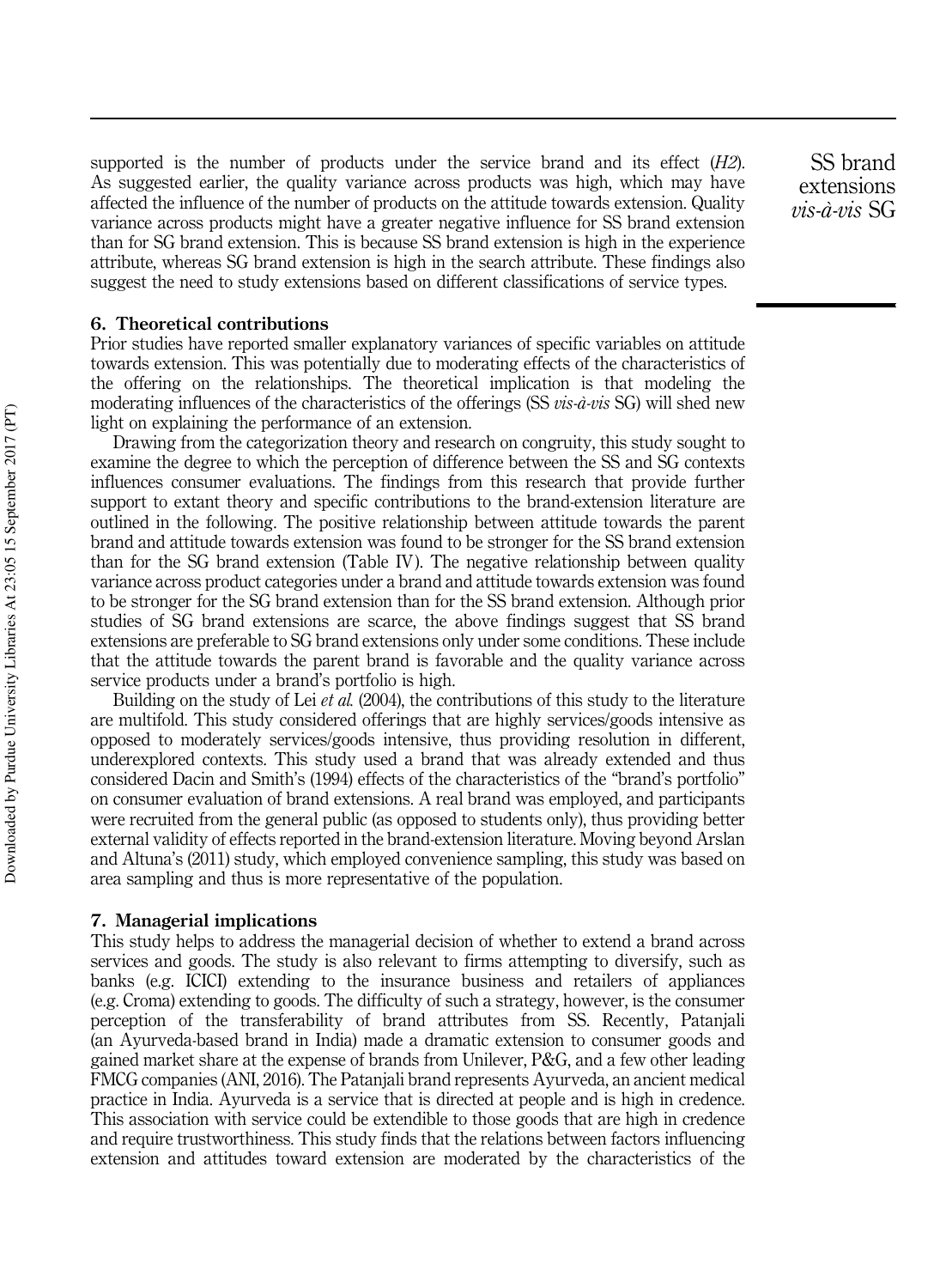offering. Managers could apply this improved understanding of these influences as a guide for developing extensions.

The results of the study suggest that consumers' attitudes toward the parent brand may play a stronger role in the acceptance of SS than SG brand extensions. Hence, when consumers have favorable attitudes toward a firm's "consumer services" brand, it is appropriate for the brand manager to extend the brand into "consumer services" but not "consumer goods."

One of the surprising findings from the study is that the number of product categories under a brand may play a weaker role in consumer acceptance of SS brand extensions than in acceptance of SG brand extensions. This finding implies that when the number of products under a brand is high, brand extension has greater relevance for creating attention and interest than for creating preference. The brand can be extended to new services or new goods with equal effectiveness because the brand meaning is more diffuse. However, the brand manager may find it more difficult to extend the brand into services that are high in "credence" than to extend to goods that are high in the "search" attribute.

This study indicates that quality variance across a brand's portfolio may play a weaker role in the consumer acceptance of the SS brand extensions than acceptance of SG brand extensions. When quality variance across service offerings under a brand is high, marketers should exercise more caution in using the brand extension strategy to extend to consumer goods than to extend to services.

Furthermore, the study's results show that product category fit may not play a role in consumer acceptance of SS and SG brand extensions. This finding suggests that when product category fit is perceived, managers will find it equally worthwhile to extend a "consumer services brand" into "consumer services" or "consumer goods."

#### 8. Limitations and future research directions

One limitation of this study is that while some constructs in SEM were modeled using multi-items, others were modeled using a single item because the availability of multi-item measures for constructs in the brand-extension literature is poor. Scale development could thus be undertaken in future research to address the limited availability of multi-item measures. Another limitation is that only one brand and a few product categories were studied, which provides scope for replication in future studies with different brands and product categories.

This study examined the moderating influence of contexts such as SS and SG. Goods categorized as durable and non-durable and services categorized as people processing, possession processing, mental stimulus processing, and information processing (Lovelock and Gummesson, 2004) might influence the effect of brand extension because of finer dissimilarities. In this study, the "information processing to information processing" extension was compared with the "information processing to non-durable" extension. Therefore, generalization of the results to other types of comparisons must be performed with caution. Finally, since this study was conducted in a single nation, India, generalization of the findings reported here beyond the Indian context may require caution.

#### References

Aaker, D.A. and Keller, K.L. (1990), "Consumer evaluations of brand extensions", Journal of Marketing, Vol. 54 No. 1, pp. 27-41.

Albrecht, C., Backhaus, C., Gurzki, H. and Woisetschlager, D.M. (2013), "Drivers of brand extension success: what really matters for luxury brands",  $Psychology & Marketing$ , Vol. 30 No. 8, pp. 647-659.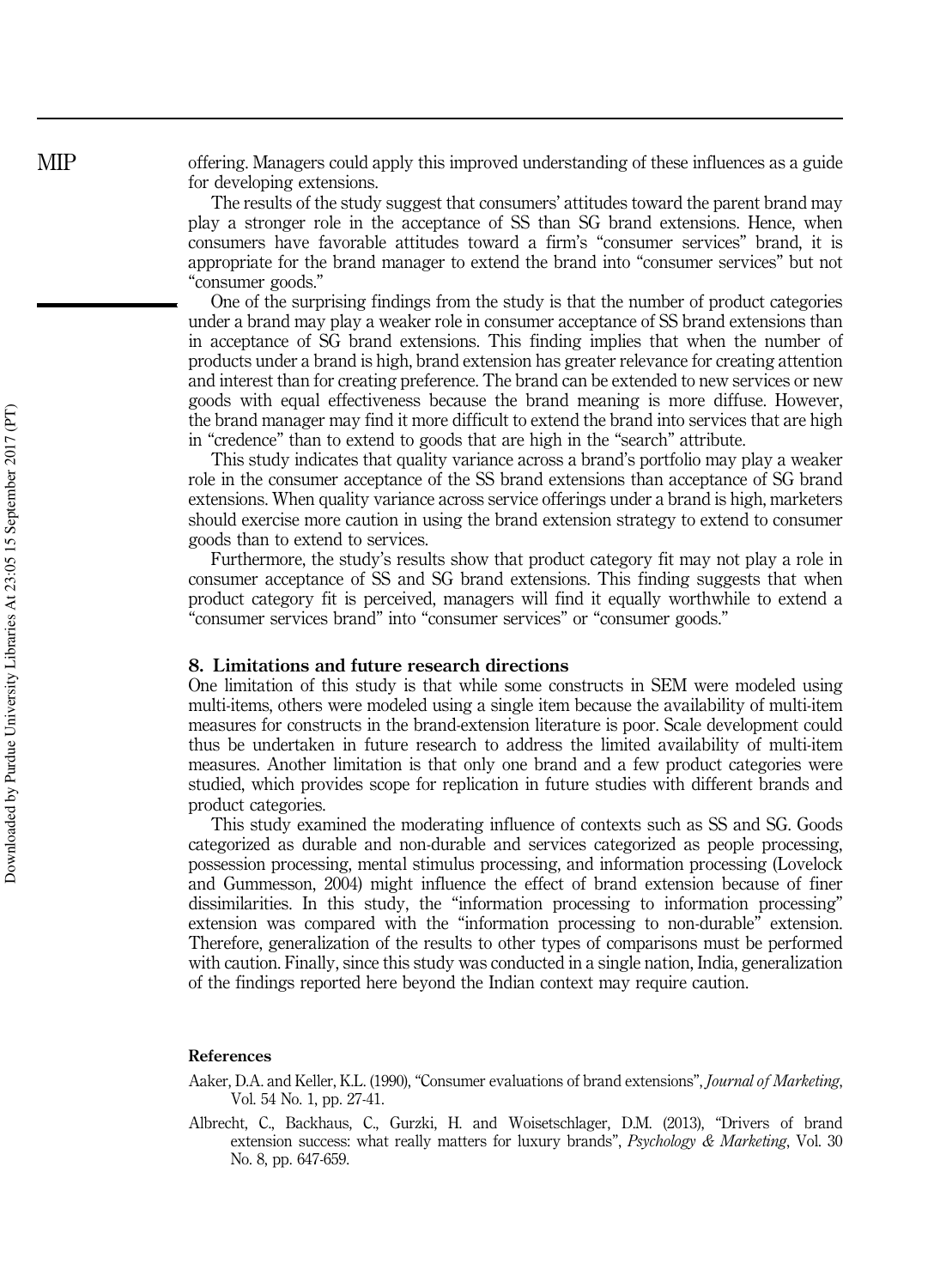- ANI (2016), "Patanjali among most disruptive FMCG forces of 2016: ASSOCHAM-TechSci study", available at: http://indianexpress.com/article/business/companies/patanjali-among-mostdisruptive-fmcg-forces-of-2016-assocham-techsci-study-4453089/ (accessed June 22, 2017).
- Arslan, F.M. and Altuna, O.K. (2011), "Which category to extend to product or service?", *Journal of* Brand Management, Vol. 19 No. 5, pp. 359-376.
- Bartlett, J.E., Kotrlik, J.W. and Higgins, C. (2001), "Organizational research: determining appropriate sample size in survey research", *Information Technology, Learning, & Performance Journal*, Vol. 19 No. 1, pp. 43-50.
- Bentler, P.M. (2005), EQS 6 Structural Equations Program Manual, Multivariate Software, Encino, CA.
- Bhat, S. and Reddy, S.K. (2001), "The Impact of parent brand attribute associations and affect on brand extension evaluation", *Journal of Business Research*, Vol. 53 No. 3, pp. 111-122.
- Blut, M., Beatty, S.E., Evanschitzky, H. and Brock, C. (2014), "The impact of service characteristics on the switching costs – customer loyalty link", Journal of Retailing, Vol. 90 No. 2, pp. 275-290.
- Bottomley, P.A. and Holden, S.J.S. (2001), "Do we really know how consumers evaluate brand extensions: empirical generalizations based on secondary analysis of eight studies", *Journal of* Marketing Research, Vol. 38 No. 4, pp. 494-500.
- Boush, D.M. and Loken, B. (1991), "A process-tracing study of brand extension evaluation", Journal of Marketing Research, Vol. 28 No. 1, pp. 16-28.
- Brislin, R.W. (1970), "Back-translation for cross-cultural research", Journal of Cross-Cultural Psychology, Vol. 1 No. 3, pp. 185-216.
- Byrne, B.M. (2010), Structural Equation Modeling with AMOS: Basic Concepts, Applications, and Programming, 2nd ed., Taylor & Francis Group, New York, NY.
- Chen, A.C. and Chen, S.K. (2000), "Brand dilution effect of extension failure a Taiwan study", Journal of Product & Brand Management, Vol. 9 No. 4, pp. 243-254.
- Cochran, W.G. (1977), Sampling Techniques, 3rd ed., John Wiley & Sons, New York, NY.
- Czellar, S. (2003), "Consumer attitude toward brand extensions: an integrative model and research propositions", International Journal of Research in Marketing, Vol. 20 No. 1, pp. 97-115.
- Dacin, P.A. and Smith, D.C. (1994), "The effect of brand portfolio characteristics on consumer evaluations of brand extensions", Journal of Marketing Research, Vol. 31 No. 2, pp. 229-242.
- De Ruyter, K. and Wetzels, M. (2000), "The role of corporate image and extension similarity in service brand extensions", Journal of Economic Psychology, Vol. 21 No. 6, pp. 639-659.
- Dens, N. and Pelsmacker, P.D. (2010), "Attitudes toward the extension and parent brand in response to extension advertising", Journal of Business Research, Vol. 63 No. 11, pp. 1237-1244.
- Dwivedi, A. and Merrilees, B. (2013a), "Brand extension feedback effects: an Asian branding perspective", Asia Pacific Journal of Marketing & Logistics, Vol. 25 No. 2, pp. 321-340.
- Dwivedi, A. and Merrilees, B. (2013b), "Brand extension feedback effects: towards a mediated framework", Journal of Consumer Marketing, Vol. 30 No. 5, pp. 450-461.
- Dwivedi, A., Merrilees, B. and Sweeney, A. (2010), "Brand extension feedback effects: a holistic framework", Journal of Brand Management, Vol. 17 No. 5, pp. 328-342.
- Feldman, J.M. and Lynch, J.G. (1988), "Self-generated validity and other effects of measurement on belief, attitude, intention, and behaviour", *Journal of Applied Psychology*, Vol. 73 No. 3, pp. 421-435.
- Fleck, N. and Maille, V. (2010), "Thirty years of conflicting studies on the influence of congruence as perceived by the consumer: overview, limitations and avenues for research", Recherche Et Applications En Marketing (English Edition), Vol. 25 No. 4, pp. 69-92.
- Fleck, N. and Quester, P. (2007), "Birds of a feather flock together…definition, role and measure of congruence: an application to sponsorship", Psychology & Marketing, Vol. 24 No. 11, pp. 975-1000.

SS brand extensions vis-à-vis SG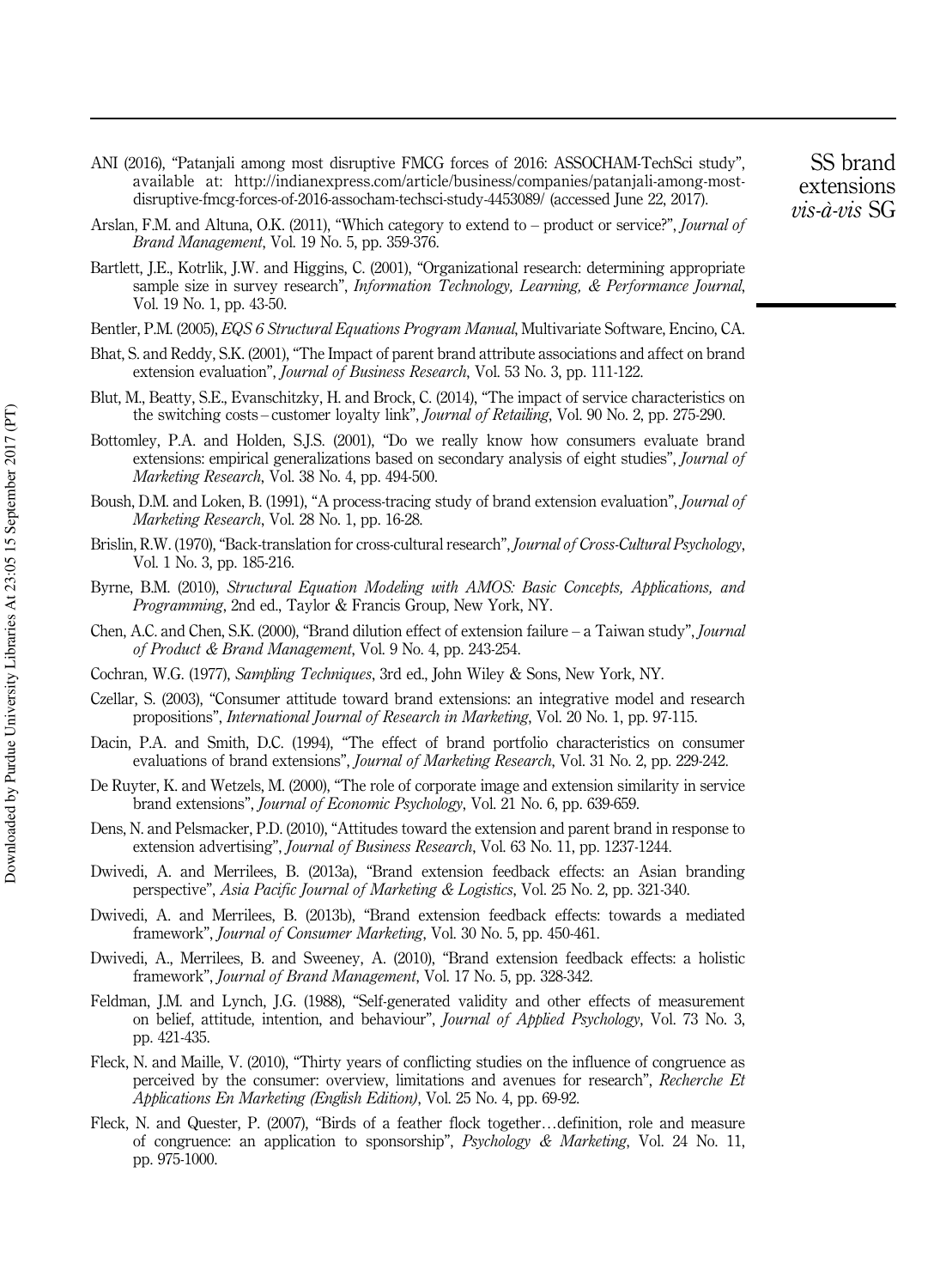- Fu, G., Ding, J. and Qu, R. (2009), "Ownership effects in consumers' brand extension evaluations", Journal of Brand Management, Vol. 16 No. 4, pp. 221-233.
- Goedertier, F., Dawar, N., Geuens, M. and Weijters, B. (2015), "Brand typicality and distant novel extension acceptance: how risk-reduction counters low category fit", Journal of Business Research, Vol. 68 No. 1, pp. 157-165.
- Hammerl, M., Dorner, F., Foscht, T. and Brandstatter, M. (2016), "Attribution of symbolic brand meaning: the interplay of consumers, brands and reference groups", Journal of Consumer Marketing, Vol. 33 No. 1, pp. 32-40.
- Hair, J.F., Black, W.C., Babin, B.J., Anderson, R.E. and Tatham, R.L. (2006), Multivariate Data Analysis, 6th ed., Pearson Education, New Delhi.
- Hem, L.E., Iversen, N.M. and Olsen, L.E. (2013), "Category characteristics' effects on brand extension attitudes: a research note", Journal of Business Research, Vol. 67 No. 8, pp. 1589-1594.
- Iacobucci, D. (1992), "An empirical examination of some basic tenets in services: goods-services continua", in Swartz, T.A., Bowen, D.E. and Brown, S.W. (Eds), Advances in Services Marketing and Management, JAI Press, Greenwich, CT, Vol. 1, pp. 23-52.
- Joreskog, K. and Sorbom, D. (1996), *LISREL 8: User's Reference Guide*, Scientific Software, Lincolnwood, IL.
- Keaveney, S.M., Herrmann, A., Befurt, R. and Landwehr, J.R. (2012), "The eyes have it: how a car's face influences consumer categorization and evaluation of product line extensions", Psychology  $\&$ Marketing, Vol. 29 No. 1, pp. 36-51.
- Keller, K.L. (1993), "Conceptualizing, measuring, and managing customer-based brand equity", Journal of Marketing, Vol. 57 No. 1, pp. 1-22.
- Keller, K.L. (2014), "Designing and implementing brand architecture strategies", Journal of Brand Management, Vol. 21 No. 9, pp. 702-715.
- Keller, K.L. and Aaker, D.A. (1992), "The effects of sequential introduction of brand extensions", Journal of Marketing Research, Vol. 29 No. 1, pp. 35-50.
- Kline, R.B. (2011), Principles and Practice of Structural Equation Modeling, 3rd ed., The Guilford Press, New York, NY.
- Klink, R.R. and Athaide, G.A. (2010), "Consumer innovativeness and the use of new versus extended brand names for new products", Journal of Product Innovation Management, Vol. 27 No. 1, pp. 23-32.
- Lei, J., Pruppers, R., Ouwersloot, H. and Lemmink, J. (2004), "Service intensiveness and brand extension evaluations", Journal of Service Research, Vol. 6 No. 3, pp. 243-255.
- Loken, B. and John, D.R. (1993), "Diluting brand beliefs: when do brand extensions have a negative impact?", Journal of Marketing, Vol. 57 No. 3, pp. 71-84.
- Lovelock, C. and Gummesson, E. (2004), "Whither services marketing? In search of a new paradigm and fresh perspectives", Journal of Service Research, Vol. 7 No. 1, pp. 20-41.
- Malhotra, N.K. and Dash, S. (2011), Marketing Research: An Applied Orientation, 6th ed., Pearson, New Delhi.
- Martinez, E. and Pina, J.M. (2010), "Consumer responses to brand extensions: a comprehensive model", European Journal of Marketing, Vol. 44 Nos 7/8, pp. 1182-1205.
- Milberg, S.J., Goodstein, R.C., Sinn, F., Cuneo, A. and Epstein, L.D. (2013), "Call back the jury: reinvestigating the effects of fit and parent brand quality in determining brand extension success", Journal of Marketing Management, Vol. 29 Nos 3/4, pp. 374-390.
- Nan, X. and Heo, K. (2007), "Consumer responses to corporate social responsibility (CSR) initiatives: examining the role of brand-cause fit in cause-related marketing", *Journal of Advertising*, Vol. 36 No. 2, pp. 63-74.
- Sichtmann, C. and Diamantopoulos, A. (2013), "The impact of perceived brand globalness, brand origin image, and brand origin – extension fit on brand extension success", Journal of the Academy of Marketing Science, Vol. 41 No. 5, pp. 567-585.